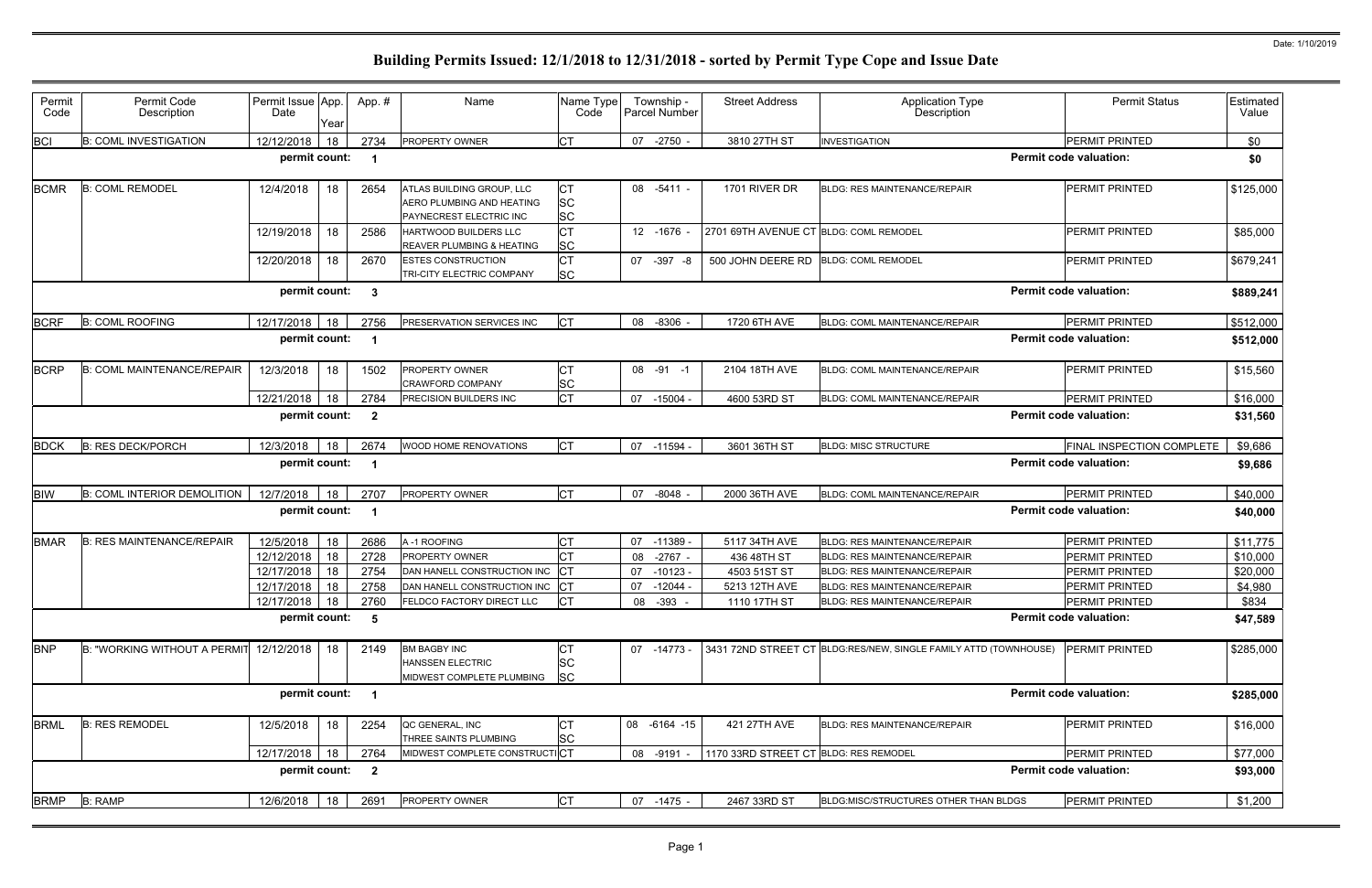| Permit<br>Code | Permit Code<br>Description  | Permit Issue App.<br>Date | Year | App.# | Name                                   | Name Type<br>Code | Township -<br>Parcel Number | <b>Street Address</b> | Application Type<br>Description                          | <b>Permit Status</b>          | Estimated<br>Value |
|----------------|-----------------------------|---------------------------|------|-------|----------------------------------------|-------------------|-----------------------------|-----------------------|----------------------------------------------------------|-------------------------------|--------------------|
|                |                             | permit count:             |      | - 1   |                                        |                   |                             |                       |                                                          | <b>Permit code valuation:</b> | \$1,200            |
| <b>BRRF</b>    | <b>B: RES ROOFING</b>       | 12/3/2018                 | 18   | 2673  | 3 B'S CONSTRUCTION & HOME IMPFCT       |                   | 07 -981 -D                  | 2612 45TH ST          | <b>BLDG: RES MAINTENANCE/REPAIR</b>                      | PERMIT PRINTED                | \$5,900            |
|                |                             | 12/5/2018                 | 18   | 2685  | ADVANCED CONST & IMPROVEMENCT          |                   | $-287 -$<br>08              | 1549 30TH AVE         | <b>BLDG: RES MAINTENANCE/REPAIR</b>                      | PERMIT PRINTED                | \$5,300            |
|                |                             | 12/5/2018                 | 18   | 2687  | ALL MAJOR RESTORATIONS LLC             | Iст               | $-3899$<br>08               | 1415 18TH ST          | <b>BLDG: RES MAINTENANCE/REPAIR</b>                      | PERMIT PRINTED                | \$9,000            |
|                |                             | 12/7/2018                 | 18   | 2708  | JOSH ACKERLAND CONSTRUCTIONCT          |                   | 08<br>-8796                 | 1718 9TH AVE          | <b>BLDG: RES MAINTENANCE/REPAIR</b>                      | PERMIT PRINTED                | \$1,800            |
|                |                             | 12/10/2018                | 18   | 2710  | SEDLOCK INC                            | <b>CT</b>         | $-557 -$<br>07              | 3305 38TH ST          | <b>BLDG: RES MAINTENANCE/REPAIR</b>                      | <b>PERMIT PRINTED</b>         | \$3,500            |
|                |                             | 12/11/2018                | 18   | 2726  | <b>GREEN VALLEY CONSTRUCTION IN CT</b> |                   | $-5599$<br>07               | 2403 44TH ST          | <b>BLDG: RES MAINTENANCE/REPAIR</b>                      | PERMIT PRINTED                | \$6,800            |
|                |                             | 12/11/2018                | 18   | 2722  | <b>VERN'S HOME IMPROVEMENT</b>         | <b>CT</b>         | 08<br>$-4512 -$             | 1712 12TH ST          | BLDG: RES MAINTENANCE/REPAIR                             | PERMIT PRINTED                | \$6,800            |
|                |                             | 12/12/2018                | 18   | 2735  | PROPERTY OWNER                         | <b>CT</b>         | $-355$<br>07                | 3001 46TH AVE         | <b>BLDG: RES MAINTENANCE/REPAIR</b>                      | PERMIT PRINTED                | \$2,090            |
|                |                             | 12/12/2018                | 18   | 2729  | <b>SEDLOCK INC</b>                     | <b>CT</b>         | 08<br>$-1612 -$             | 429 38TH ST           | <b>BLDG: RES MAINTENANCE/REPAIR</b>                      | PERMIT PRINTED                | \$7,000            |
|                |                             | 12/12/2018                | 18   | 2733  | CALDERON'S CONSTRUCTION OF RCT         |                   | 08<br>$-1811 -$             | 5230 9TH AVE          | <b>BLDG: RES MAINTENANCE/REPAIR</b>                      | PERMIT PRINTED                | \$5,000            |
|                |                             | 12/12/2018                | 18   | 2732  | CALDERON'S CONSTRUCTION OF RCT         |                   | 08<br>-2152 -               | 421 40TH ST           | <b>BLDG: RES MAINTENANCE/REPAIR</b>                      | PERMIT PRINTED                | \$7,500            |
|                |                             | 12/12/2018                | 18   | 2730  | FIVE STAR HOME IMRPOVEMENT LLCT        |                   | $-7826$<br>08               | 1821 15TH ST          | <b>BLDG: RES MAINTENANCE/REPAIR</b>                      | PERMIT PRINTED                | \$3,450            |
|                |                             | 12/13/2018                | 18   | 2743  | FOLEY CONTRACTING LLC                  | <b>CT</b>         | $-3746$ -<br>08             | 1007 29TH ST          | BLDG: RES MAINTENANCE/REPAIR                             | PERMIT PRINTED                | \$6,075            |
|                |                             | 12/14/2018                | 18   | 2749  | LANDEROS AND SONS CONSTRUCTCT          |                   | $-908 -$<br>08              | 161 6TH AVE           | <b>BLDG: RES MAINTENANCE/REPAIR</b>                      | FINAL INSPECTION COMPLETE     | \$7,000            |
|                |                             | 12/17/2018                | 18   | 2753  | FOLEY CONTRACTING LLC                  | <b>CT</b>         | $-6364$<br>07               | 1011 41ST ST          | <b>BLDG: RES MAINTENANCE/REPAIR</b>                      | PERMIT PRINTED                | \$2,847            |
|                |                             | 12/17/2018                | 18   | 2752  | FOLEY CONTRACTING LLC                  | Iст               | 08<br>$-3602$               | 2401 11TH ST          | <b>BLDG: RES MAINTENANCE/REPAIR</b>                      | PERMIT PRINTED                | \$5,500            |
|                |                             | 12/17/2018                | 18   | 2757  | ADVANCED CONST & IMPROVEMENCT          |                   | $-692$<br>08                | 1184 25TH ST          | <b>BLDG: RES MAINTENANCE/REPAIR</b>                      | PERMIT PRINTED                | \$6,000            |
|                |                             | 12/17/2018                | 18   | 2762  | <b>VERN'S HOME IMPROVEMENT</b>         | <b>CT</b>         | 08 -7194                    | 543 18TH AVENUE /     | <b>BLDG: RES MAINTENANCE/REPAIR</b>                      | PERMIT PRINTED                | \$4,400            |
|                |                             | 12/18/2018                | 18   | 2773  | DAN HANELL CONSTRUCTION INC            | $ _{\rm CT}$      | $-1320$<br>07               | 2336 32ND ST          | <b>BLDG: RES MAINTENANCE/REPAIR</b>                      | PERMIT PRINTED                | \$6,000            |
|                |                             | 12/19/2018                | 18   | 2776  | <b>VERN'S HOME IMPROVEMENT</b>         | СT                | 07<br>-1949                 | 2362 28TH ST          | <b>BLDG: RES MAINTENANCE/REPAIR</b>                      | <b>PERMIT PRINTED</b>         | \$6,800            |
|                |                             | 12/19/2018                | 18   | 2777  | CALDERON'S CONSTRUCTION OF RCT         |                   | $-1657 -$<br>08             | 830 16TH ST           | <b>BLDG: RES MAINTENANCE/REPAIR</b>                      | PERMIT PRINTED                | \$7,200            |
|                |                             | 12/20/2018                | 18   | 2783  | MAINSTREAM HOME IMPROVEMNT CT          |                   | $-4173 -$<br>08             | 505 22ND AVE          | <b>BLDG: RES MAINTENANCE/REPAIR</b>                      | PERMIT PRINTED                | \$9,000            |
|                |                             | 12/20/2018                | 18   | 2782  | WIRTALA CONSTRUCTION INC, PAUCT        |                   | $-4938$<br>08               | 1411 10TH ST          | <b>BLDG: RES MAINTENANCE/REPAIR</b>                      | <b>PERMIT PRINTED</b>         | \$7,500            |
|                |                             | 12/21/2018                | 18   | 2793  | JOSH ACKERLAND CONSTRUCTION CT         |                   | $-5661$<br>07               | 2420 44TH ST          | <b>BLDG: RES MAINTENANCE/REPAIR</b>                      | PERMIT PRINTED                | \$7,150            |
|                |                             | 12/21/2018                | 18   | 2785  | QC ROOF DRS INC.                       | CT                | -4699<br>08                 | 2607 13TH AVE         | BLDG: RES MAINTENANCE/REPAIR                             | PERMIT PRINTED                | \$6,000            |
|                |                             | 12/21/2018                | 18   | 2788  | QUALITY CONTROL RESTORATION CT         |                   | -6705 -A<br>08              |                       | <b>B4 AVENUE OF THE CITIBLDG: RES MAINTENANCE/REPAIR</b> | PERMIT PRINTED                | \$19,500           |
|                |                             |                           |      |       |                                        |                   |                             |                       |                                                          |                               |                    |
|                |                             | permit count:             |      | 26    |                                        |                   |                             |                       |                                                          | <b>Permit code valuation:</b> | \$165,112          |
| <b>BRSD</b>    | <b>B: RES SIDING</b>        | 12/3/2018                 | 18   | 2672  | A & J CONSTRUCTION                     | ЮI                |                             |                       |                                                          | PERMIT PRINTED                | \$13,000           |
|                |                             | 12/5/2018                 | 18   | 2688  | ALL MAJOR RESTORATIONS LLC             | <b>ICT</b>        | 08 -4003 -                  | 402 44TH ST           | <b>BLDG: RES MAINTENANCE/REPAIR</b>                      | PERMIT PRINTED                | \$12,000           |
|                |                             | 12/11/2018                | 18   | 2723  | BEST IMPROVEMENT COMPANY, IN CT        |                   | $07 - 11014 -$              |                       | 4736 18TH AVENUE CT BLDG: RES MAINTENANCE/REPAIR         | PERMIT PRINTED                | \$6,900            |
|                |                             | 12/12/2018                | 18   | 2731  | CALDERON'S CONSTRUCTION OF RCT         |                   | 08 -1263 -                  | 1534 7TH AVE          | <b>BLDG: RES MAINTENANCE/REPAIR</b>                      | PERMIT PRINTED                | \$9,000            |
|                |                             | 12/12/2018                | 18   | 2728  | <b>PROPERTY OWNER</b>                  |                   | 08 -2767 -                  | 436 48TH ST           | <b>BLDG: RES MAINTENANCE/REPAIR</b>                      | PERMIT PRINTED                | \$10,000           |
|                |                             | 12/13/2018                | 18   | 2741  | DAN HANELL CONSTRUCTION INC CT         |                   | 07<br>-2314 -               | 2917 25TH AVE         | BLDG: RES MAINTENANCE/REPAIR                             | PERMIT PRINTED                | \$8,300            |
|                |                             | 12/17/2018                | 18   | 2754  | DAN HANELL CONSTRUCTION INC CT         |                   | 07 -10123 -                 | 4503 51ST ST          | <b>BLDG: RES MAINTENANCE/REPAIR</b>                      | PERMIT PRINTED                | \$20,000           |
|                |                             | 12/17/2018 18             |      | 2761  | C&E SANCHEZ CONSTRUCTION               | <b>ICT</b>        | 08 -5145 -3                 | 5411 6TH AVE          | <b>BLDG: RES MAINTENANCE/REPAIR</b>                      | PERMIT PRINTED                | \$4,300            |
|                |                             | permit count:             |      | 8     |                                        |                   |                             |                       |                                                          | <b>Permit code valuation:</b> | \$83,500           |
|                |                             |                           |      |       |                                        |                   |                             |                       |                                                          |                               |                    |
| <b>BSFH</b>    | <b>B: RES SINGLE FAMILY</b> | 12/3/2018                 | 18   | 2627  | HAZELWOOD HOMES INC                    | <b>CT</b>         | 07 -14965 -                 | 4208 33RD AVE         | BLDG:RES/NEW, SINGLE FAMILY ATTD (TOWNHOUSE)             | <b>PERMIT PRINTED</b>         | \$224,000          |
|                |                             |                           |      |       | <b>DEMARLIE MAINTENANCE</b>            | <b>SC</b>         |                             |                       |                                                          |                               |                    |
|                |                             | permit count: 1           |      |       | VANOPDORP ELECTRIC INC.                | <b>SC</b>         |                             |                       |                                                          | <b>Permit code valuation:</b> | \$224,000          |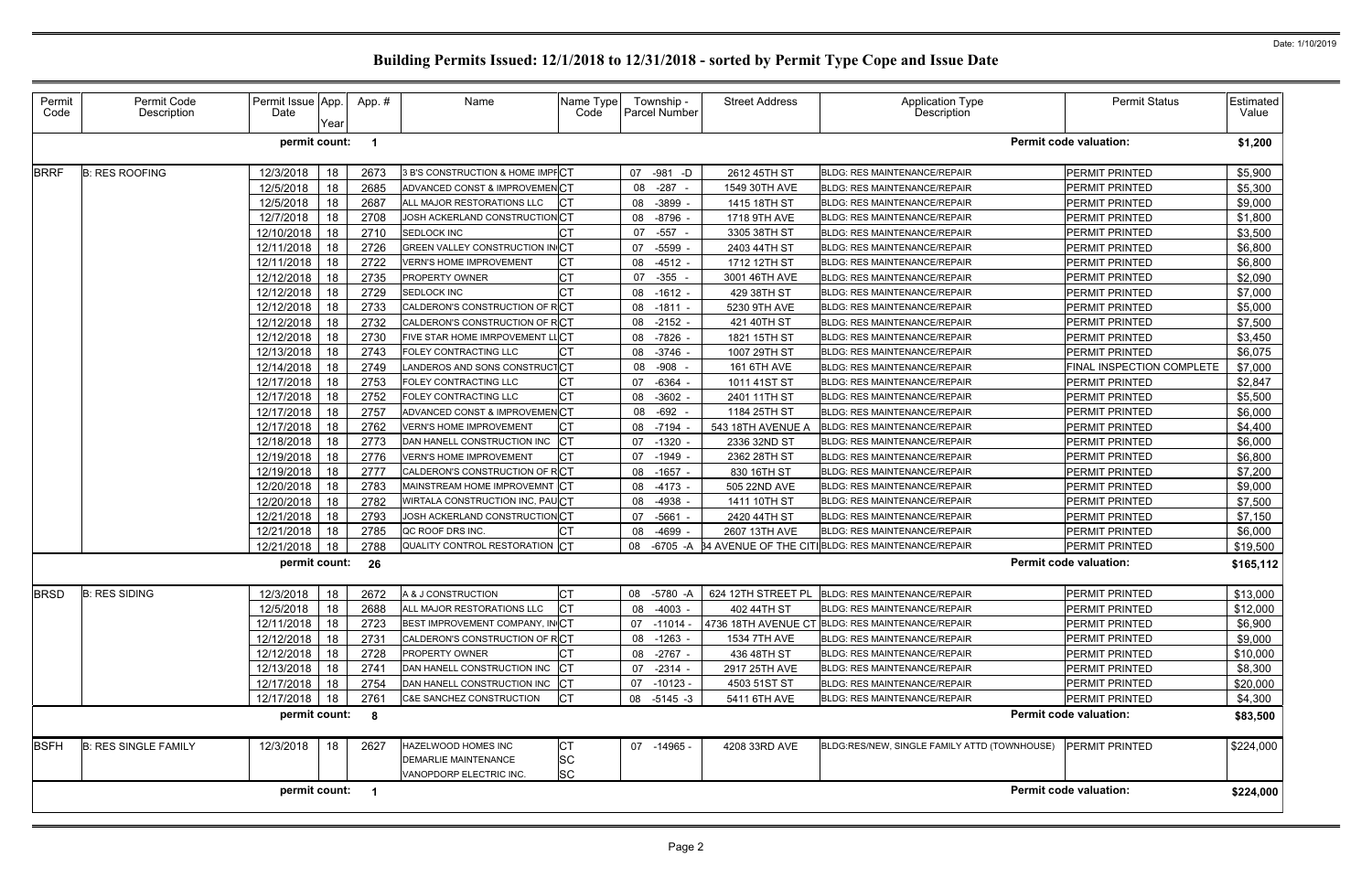|                  | <b>Permit Status</b>          | Estimated<br>Value |
|------------------|-------------------------------|--------------------|
|                  | FINAL INSPECTION COMPLETE     | \$10,000           |
|                  | <b>PERMIT PRINTED</b>         | \$5,800            |
|                  | <b>Permit code valuation:</b> | \$15,800           |
|                  | FINAL INSPECTION COMPLETE     | \$69,125           |
|                  | <b>Permit code valuation:</b> | \$69,125           |
| <b>JRES</b>      | PERMIT PRINTED                | \$0                |
|                  | <b>Permit code valuation:</b> | \$0                |
| <b>OWNHOUSE)</b> | PERMIT PRINTED                | \$224,000          |
|                  | PERMIT PRINTED                | \$679,241          |
|                  | <b>Permit code valuation:</b> | \$903,241          |
|                  | PERMIT PRINTED                | *#########         |
|                  | PERMIT PRINTED                | \$250,000          |
|                  | FINAL INSPECTION COMPLETE     | \$69,125           |
|                  | PERMIT PRINTED                | \$125,000          |
| <b>ESSIONAL</b>  | PERMIT PRINTED                | \$608,000          |
|                  | PERMIT PRINTED                | \$679,241          |
|                  | FINAL INSPECTION COMPLETE     | \$0                |
|                  | <b>Permit code valuation:</b> | \$4,003,885        |
|                  | FINAL INSPECTION COMPLETE     | \$0                |
|                  | <b>Permit code valuation:</b> | \$0                |
|                  | PERMIT PRINTED                | \$0                |
|                  | <b>Permit code valuation:</b> | \$0                |
|                  | PERMIT PRINTED                | \$0                |
|                  |                               |                    |

| Permit<br>Code   | Permit Code<br>Description        | Permit Issue App.<br>Date | Year | App.#                   | Name                                                                                    | Name Type<br>Code                   | Township -<br>Parcel Number | <b>Street Address</b>                          | <b>Application Type</b><br>Description           | <b>Permit Status</b>             | Estimated<br>Value |
|------------------|-----------------------------------|---------------------------|------|-------------------------|-----------------------------------------------------------------------------------------|-------------------------------------|-----------------------------|------------------------------------------------|--------------------------------------------------|----------------------------------|--------------------|
| <b>BSMT</b>      | <b>B: RES BASEMENT WATERPROOF</b> | 12/4/2018                 | 18   | 2682                    | ABSOLUTELY DRY BASEMENT WAT CT                                                          |                                     | 07 -774                     |                                                | 5328 11TH AVENUE B BLDG: RES MAINTENANCE/REPAIR  | <b>FINAL INSPECTION COMPLETE</b> | \$10,000           |
|                  |                                   | 12/10/2018                | 18   | 2711                    | SLAB MASTERS INC. DBA HELITECHCT                                                        |                                     | $-2795 - 6$<br>07           |                                                | 3611 33RD STREET DR BLDG: RES MAINTENANCE/REPAIR | <b>PERMIT PRINTED</b>            | \$5,800            |
|                  |                                   | permit count:             |      | $\overline{2}$          |                                                                                         |                                     |                             |                                                |                                                  | <b>Permit code valuation:</b>    | \$15,800           |
| <b>BTF</b>       | <b>B: COML INTERIOR FINISH</b>    | 12/4/2018                 | 18   | 1646                    | RETAIL CONSTRUCTION SVCS INC CT<br>TRI-CITY ELECTRIC COMPANY                            | <b>SC</b>                           | 07 -15146 -                 | 3930 16TH ST                                   | <b>BLDG: COML INTERIOR FINISH</b>                | FINAL INSPECTION COMPLETE        | \$69,125           |
|                  |                                   | permit count:             |      |                         |                                                                                         |                                     |                             |                                                |                                                  | <b>Permit code valuation:</b>    | \$69,125           |
| <b>BWC</b>       | <b>B: WRECK COMMERCIAL BLDG</b>   | 12/10/2018                | 18   | 2573                    | VALLEY CONSTRUCTION COMPANY CT                                                          |                                     | $-D$<br>$12 - 4$            | 6920 27TH ST                                   | <b>WRECK: ALL OTHER BUILDINGS/STRUCTURES</b>     | <b>PERMIT PRINTED</b>            | \$0                |
| permit count:    |                                   |                           |      |                         |                                                                                         |                                     |                             |                                                |                                                  | <b>Permit code valuation:</b>    | \$0                |
| DRN <sub>1</sub> | ENG: CLASS 1 DRAINAGE             | 12/3/2018                 | 18   | 2627                    | HAZELWOOD HOMES INC<br><b>DEMARLIE MAINTENANCE</b><br>VANOPDORP ELECTRIC INC.           | СT<br><b>SC</b><br>SC               | 07 -14965 -                 | 4208 33RD AVE                                  | BLDG:RES/NEW, SINGLE FAMILY ATTD (TOWNHOUSE)     | <b>PERMIT PRINTED</b>            | \$224,000          |
|                  |                                   | 12/20/2018                | 18   | 2670                    | <b>ESTES CONSTRUCTION</b><br>TRI-CITY ELECTRIC COMPANY                                  | <b>CT</b><br><b>SC</b>              | 07 -397 -8                  | 500 JOHN DEERE RD                              | <b>BLDG: COML REMODEL</b>                        | PERMIT PRINTED                   | \$679,241          |
|                  |                                   | permit count:             |      | $\mathbf{2}$            |                                                                                         |                                     |                             |                                                |                                                  | <b>Permit code valuation:</b>    | \$903,241          |
| EC               | E: COML ELECTRICAL                | 12/3/2018                 | 18   | 1804                    | <b>BUILD TO SUIT INC</b><br>RYAN AND ASSOCIATES, INC<br>SHAW ELECTRIC INC               | <b>CT</b><br><b>SC</b><br>SC        | 07 -11815 -                 | 1610 39TH AVE                                  | <b>BLDG: COML REMODEL</b>                        | <b>PERMIT PRINTED</b>            | *#########         |
|                  |                                   | 12/4/2018                 | 18   | 2628                    | MIDWEST FACILITIES & CONSTRUCCT<br>WAYNE ELECTRIC INC<br>A & C PLUMBING OF ILLINOIS LLC | SC<br><b>SC</b>                     | 07 -14935 -1                | <b>B1 AVENUE OF THE CITIBLDG: COML REMODEL</b> |                                                  | <b>PERMIT PRINTED</b>            | \$250,000          |
|                  |                                   | 12/4/2018                 | 18   | 1646                    | RETAIL CONSTRUCTION SVCS INC<br>TRI-CITY ELECTRIC COMPANY                               | SC                                  | $07 - 15146 -$              | 3930 16TH ST                                   | <b>BLDG: COML INTERIOR FINISH</b>                | FINAL INSPECTION COMPLETE        | \$69,125           |
|                  |                                   | 12/14/2018                | 18   | 2654                    | ATLAS BUILDING GROUP. LLC<br>AERO PLUMBING AND HEATING<br>PAYNECREST ELECTRIC INC       | СT<br>SC<br><b>SC</b>               | 08 -5411 -                  | 1701 RIVER DR                                  | <b>BLDG: RES MAINTENANCE/REPAIR</b>              | <b>PERMIT PRINTED</b>            | \$125,000          |
|                  |                                   | 12/20/2018                | 18   | 1326                    | <b>PROPERTY OWNER</b><br>SUPERIOR PLUMBING<br>TRI-CITY ELECTRIC COMPANY                 | <b>CT</b><br><b>SC</b><br><b>SC</b> | 07 -13984                   | 900 36TH AVE                                   | BLDG:COML/NEW, OFFICES/BANKS/PROFESSIONAL        | <b>PERMIT PRINTED</b>            | \$608,000          |
|                  |                                   | 12/27/2018                | 18   | 2670                    | <b>ESTES CONSTRUCTION</b><br>TRI-CITY ELECTRIC COMPANY                                  | СT<br>SC                            | 07 -397 -8                  | 500 JOHN DEERE RD                              | <b>BLDG: COML REMODEL</b>                        | PERMIT PRINTED                   | \$679,241          |
|                  |                                   | 12/28/2018                | 18   | 2803                    | TRINITY ELECTRIC                                                                        | SC                                  | 08 -8259 -                  | 421 19TH ST                                    | ELEC: WIRING, MISC                               | FINAL INSPECTION COMPLETE        | \$0                |
|                  |                                   | permit count:             |      | $\overline{7}$          |                                                                                         |                                     |                             |                                                |                                                  | <b>Permit code valuation:</b>    | \$4,003,885        |
| <b>EMC</b>       | E: COML ELCT MTR/NO PRMIT RE      | 12/3/2018                 | 18   | 1826                    | BIG DOG CONSTRUCTION CO INC<br>SHAW ELECTRIC INC                                        | CT<br><b>SC</b>                     | 08 -5762 -A                 | 1300 6TH AVE                                   | <b>ENG: DRAINAGE PERMIT</b>                      | FINAL INSPECTION COMPLETE        | \$0                |
|                  |                                   | permit count:             |      |                         |                                                                                         |                                     |                             |                                                |                                                  | <b>Permit code valuation:</b>    | \$0                |
| <b>ENA</b>       | <b>B: RES SIDEWALK</b>            | 12/18/2018                | 18   | 2775                    | QUALITY CONSTRUCTION SVCS INCCT                                                         |                                     | 08 -1073 -                  | 420 19TH AVE                                   | <b>BLDG: RES SIDEWALK</b>                        | PERMIT PRINTED                   | \$0                |
|                  |                                   | permit count:             |      | $\overline{\mathbf{1}}$ |                                                                                         |                                     |                             |                                                |                                                  | <b>Permit code valuation:</b>    | \$0                |
| <b>ENF</b>       | ENG: MISC WORK ON R.O.W.          | 12/6/2018                 |      |                         | 99 10000025 MCDERMOTT CONSTRUCTION, PETCT                                               |                                     | 08 -1135 -                  | 1720 5TH AVE                                   | <b>ENG: STREET USE</b>                           | <b>PERMIT PRINTED</b>            | \$0                |
|                  |                                   |                           |      |                         |                                                                                         |                                     |                             |                                                |                                                  |                                  |                    |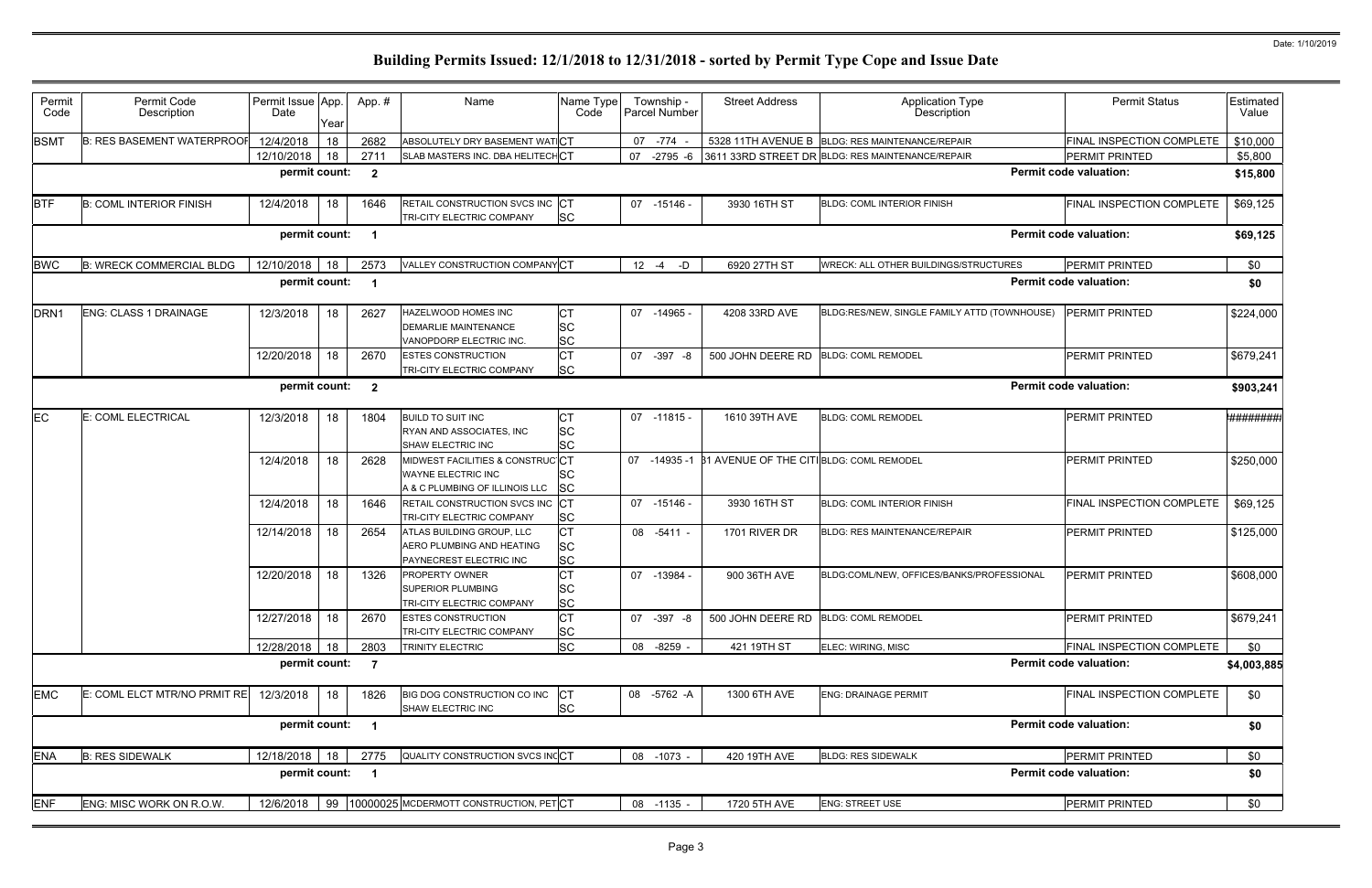| Permit<br>Code | Permit Code<br>Description | Permit Issue App.<br>Date | Year | App.# | Name                                                                                                             | Name Type<br>Code                   | Township -<br>Parcel Number | <b>Street Address</b>                                | Application Type<br>Description                | <b>Permit Status</b>          | Estimated <sup>1</sup><br>Value |
|----------------|----------------------------|---------------------------|------|-------|------------------------------------------------------------------------------------------------------------------|-------------------------------------|-----------------------------|------------------------------------------------------|------------------------------------------------|-------------------------------|---------------------------------|
|                |                            | permit count:             |      |       |                                                                                                                  |                                     |                             |                                                      |                                                | <b>Permit code valuation:</b> | \$0                             |
| ER             | <b>E: RES ELECTRICAL</b>   | 12/3/2018                 | 18   | 2671  | SHAW ELECTRIC INC                                                                                                | <b>SC</b>                           | 08 -8008 -2                 | 1401 13TH ST                                         | ELEC: WIRING, MISC                             | FINAL INSPECTION COMPLETE     | \$0                             |
|                |                            | 12/4/2018                 | 18   | 2648  | <b>DURIAN BUILDERS</b><br><b>ACCURATE ELCT INSTALLATION LLISC</b>                                                | <b>CT</b>                           | 07 -12718 -                 | 1710 55TH STREET PL BLDG: RES REMODEL                |                                                | PERMIT PRINTED                | \$15,380                        |
|                |                            | 12/4/2018                 | 18   | 2683  | PIZANO ELECTRIC INC                                                                                              | <b>SC</b>                           | -906 -<br>08                | 149 6TH AVE                                          | ELEC: SERVICE                                  | FINAL INSPECTION COMPLETE     | \$0                             |
|                |                            | 12/11/2018                | 18   | 2629  | PROJECTS BY DON<br>TRI-CITY ELECTRIC COMPANY                                                                     | <b>CT</b><br><b>SC</b>              | 08 -4335 -                  | 2450 16TH AVE                                        | <b>BLDG: RES REMODEL</b>                       | PERMIT PRINTED                | \$18,400                        |
|                |                            | 12/12/2018                | 18   | 2737  | ELECTRIC DOCTOR SERVICE LLC                                                                                      | <b>SC</b>                           | 08<br>$-2026$               | 1834 16TH AVE                                        | ELEC: SERVICE                                  | FINAL INSPECTION COMPLETE     | \$0                             |
|                |                            | 12/12/2018                | 18   | 2727  | TRI-CITY ELECTRIC COMPANY                                                                                        | <b>SC</b>                           | $-4545$<br>08               | 808 19TH AVE                                         | ELEC: SERVICE                                  | FINAL INSPECTION COMPLETE     | \$0                             |
|                |                            | 12/13/2018                | 18   | 2742  | PIZANO ELECTRIC INC                                                                                              | <b>SC</b>                           | -4948<br>07                 | 3601 26TH ST                                         | ELEC: REWIRE                                   | PERMIT PRINTED                | \$0                             |
|                |                            | 12/13/2018                | 18   | 2461  | <b>BLACKHAWK BUILDERS</b><br>BLONDELL PLUMBING SERVICE INCSC<br>POINT ELECTRIC                                   | <b>CT</b><br><b>SC</b>              | $-8506$<br>07               | 1911 GLENWOOD DR BLDG: RES REMODEL                   |                                                | PERMIT PRINTED                | \$83,013                        |
|                |                            | 12/17/2018                | 18   | 2755  | ADVANTAGE ELCTRL SERVICES INCSC                                                                                  |                                     | 08<br>$-1699 -$             | 1131 24TH ST                                         | ELEC: SERVICE                                  | FINAL INSPECTION COMPLETE     | \$0                             |
|                |                            | 12/17/2018                | 18   | 2564  | PROPERTY OWNER                                                                                                   | СT                                  | 08<br>-7829 -               | 1835 15TH ST                                         | <b>BLDG: RES ADDITION</b>                      | <b>PERMIT PRINTED</b>         | \$12,480                        |
|                |                            | 12/18/2018                | 18   | 2772  | LAKEWOOD ELECTRIC AND GENER SC                                                                                   |                                     | 07<br>-10147 -              | 4628 50TH ST                                         | ELEC: SERVICE                                  | <b>PERMIT PRINTED</b>         | \$0                             |
|                |                            | 12/19/2018                | 18   | 2778  | TRI-CITY ELECTRIC COMPANY                                                                                        | <b>SC</b>                           | $-9545 -$<br>07             | 3128 12TH AVE                                        | ELEC: SERVICE                                  | FINAL INSPECTION COMPLETE     | \$0                             |
|                |                            | 12/20/2018                | 18   | 2780  | PIZANO ELECTRIC INC                                                                                              | <b>SC</b>                           | $-2548$ -<br>08             | 1933 12TH ST                                         | ELEC: WIRING, MISC                             | FINAL INSPECTION COMPLETE     | \$0                             |
|                |                            | 12/28/2018                | 18   | 2804  | ROCK RIVER ELECTRIC INC                                                                                          | <b>SC</b>                           | $-2008$<br>08               | 1827 17TH AVE                                        | ELEC: SERVICE                                  | PERMIT PRINTED                | \$0                             |
|                |                            | 12/28/2018                | 18   | 2805  | ROCK RIVER ELECTRIC INC                                                                                          | <b>SC</b>                           | $-6503$<br>08               | 5318 7TH AVE                                         | ELEC: SERVICE                                  | PERMIT PRINTED                | \$0                             |
|                |                            | permit count:             |      | 15    |                                                                                                                  |                                     |                             |                                                      |                                                | <b>Permit code valuation:</b> | \$129,273                       |
| <b>MC</b>      | M: COML MECHANICAL         | 12/7/2018                 | 18   | 2709  | A1 MORRIS HEATING AND COOLINGCT                                                                                  |                                     | 12 -340 -                   | 2450 69TH AVE                                        | HTG: ROOFTOP UNIT, REPLACE                     | PERMIT PRINTED                | \$11,875                        |
|                |                            | 12/14/2018                | 18   | 2530  | INNOVATIVE LANDSCAPING & CONSCT<br>BRADY COMPANY, J L<br>BRADY COMPANY, J L                                      | <b>SC</b><br><b>SC</b>              | 07 -12629 -                 | 4601 16TH ST                                         | <b>BLDG: COML REMODEL</b>                      | <b>PERMIT PRINTED</b>         | \$95,000                        |
|                |                            | 12/14/2018                | 18   | 2304  | KNOEBEL CONSTRUCTION INC<br>RAGAN MECHANICAL INC.<br>DAVENPORT ELECTRIC CONTRACT SC<br>DOUG'S HEATING & AIR COND | <b>CT</b><br><b>SC</b><br><b>SC</b> | $07 - 14532$                |                                                      | 3900 44TH AVENUE DR BLDG: COML INTERIOR FINISH | <b>PERMIT PRINTED</b>         | *#########                      |
|                |                            | 12/21/2018 18             |      | 2628  | MIDWEST FACILITIES & CONSTRUCCT<br><b>WAYNE ELECTRIC INC</b><br>A & C PLUMBING OF ILLINOIS LLC SC                | <b>SC</b>                           |                             | 07 -14935 -1 B1 AVENUE OF THE CITIBLDG: COML REMODEL |                                                | <b>PERMIT PRINTED</b>         | \$250,000                       |
|                |                            | 12/21/2018                | 18   | 2792  | BRADY COMPANY, J L                                                                                               | <b>CT</b>                           | 07 -226 -1                  | 3912 38TH AVE                                        | HTG: ROOFTOP UNIT, REPLACE                     | PERMIT PRINTED                | \$7,900                         |
|                |                            | 12/27/2018 18             |      | 2795  | <b>SCHEBLER COMPANY</b>                                                                                          | <b>CT</b>                           | 08 -6545 -1                 | 1835 25TH ST                                         | HTG: BOILER/FURNACE, REPLACE                   | PERMIT PRINTED                | \$8,300                         |
|                |                            | permit count:             |      | - 6   |                                                                                                                  |                                     |                             |                                                      |                                                | <b>Permit code valuation:</b> | \$1,573,075                     |
| <b>MR</b>      | M: RES MECHANICAL          | 12/3/2018                 | 18   | 2668  | KALE HEATING & AC                                                                                                | <b>CT</b>                           | 07 -13747 -                 | 3741 53RD ST                                         | HTG: BOILER/FURNACE, REPLACE                   | PERMIT PRINTED                | \$2,000                         |
|                |                            | 12/3/2018                 | 18   | 2679  | <b>GABRILSON HEATING &amp; AC</b>                                                                                | <b>CT</b>                           | 07 -14653                   |                                                      | 3617 70TH STREET CT HTG: FURNACE/AC, REPLACE   | PERMIT PRINTED                | \$5,000                         |
|                |                            | 12/3/2018                 | 18   | 2669  | PRECISION AIR HTG & AC INC                                                                                       | <b>CT</b>                           | 07 -8523                    |                                                      | 1620 40TH STREET CT HTG: FURNACE/AC, REPLACE   | PERMIT PRINTED                | \$10,435                        |
|                |                            | 12/3/2018                 | 18   | 2678  | KALE HEATING & AC                                                                                                | <b>CT</b>                           | 08 -2275 -                  | 508 17TH AVE                                         | HTG: BOILER/FURNACE, REPLACE                   | PERMIT PRINTED                | \$4,400                         |
|                |                            | 12/3/2018                 | 18   | 2675  | PRECISION AIR HTG & AC INC                                                                                       | <b>CT</b>                           | 08 -8008 -2                 | 1401 13TH ST                                         | HTG: BOILER/FURNACE, REPLACE                   | PERMIT PRINTED                | \$2,750                         |
|                |                            | 12/3/2018                 | 18   | 2677  | KALE HEATING & AC                                                                                                | <b>CT</b>                           | $-8602$<br>08               | 3511 9TH AVENUE CT                                   | HTG: BOILER/FURNACE, REPLACE                   | PERMIT PRINTED                | \$2,800                         |
|                |                            | 12/4/2018                 | 18   | 220   | PROPERTY OWNER<br>CRAWFORD HEATING & COOLING SC                                                                  | СT                                  | 07 -2415 -                  | 3430 38TH ST                                         | <b>BLDG: RES REMODEL</b>                       | <b>PERMIT PRINTED</b>         | \$39,000                        |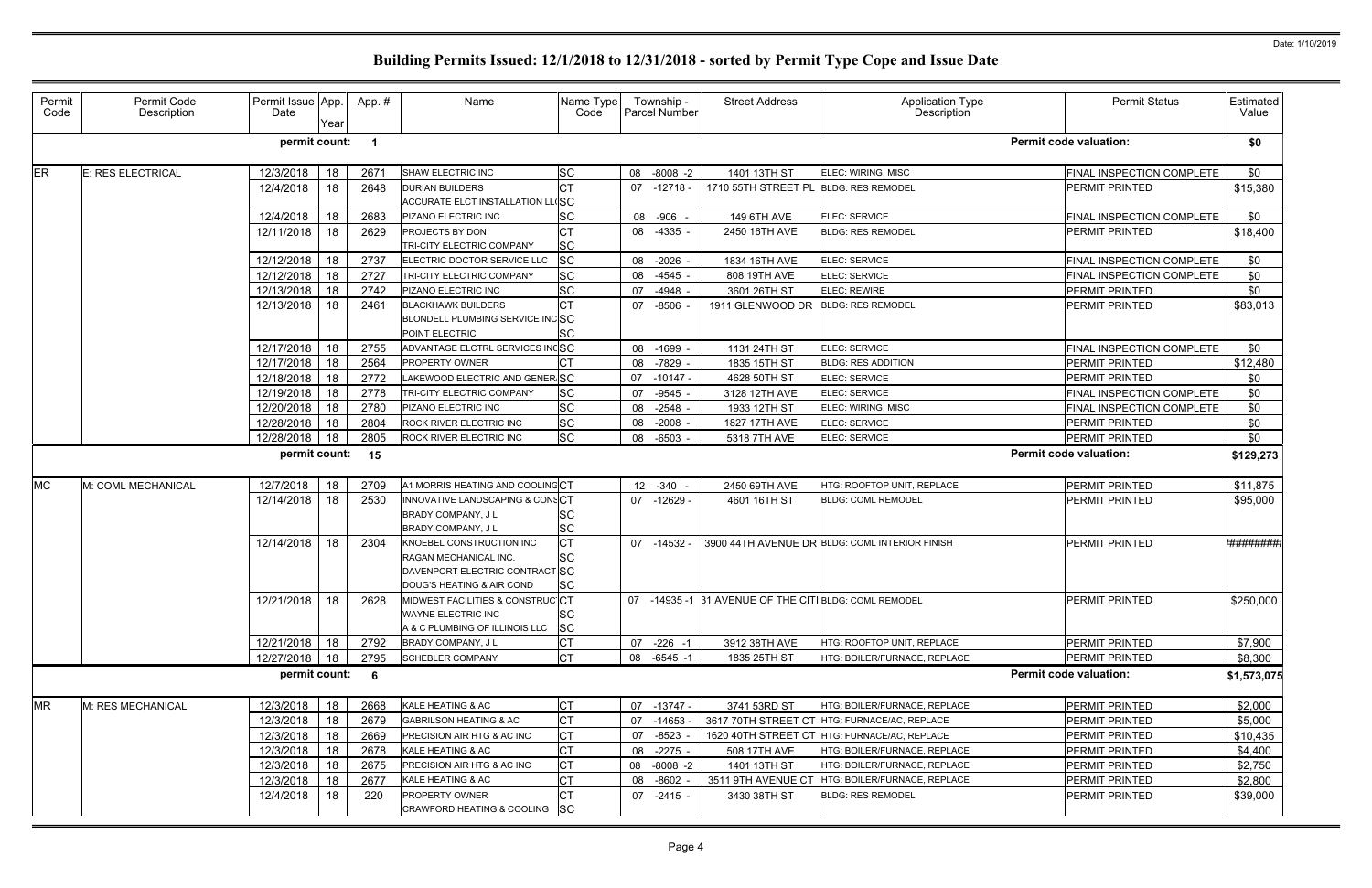| Permit<br>Code<br><b>MR</b> | Permit Code<br>Description<br>M: RES MECHANICAL | Permit Issue App.<br>Date<br>12/7/2018<br>12/7/2018<br>12/7/2018<br>12/7/2018<br>12/11/2018<br>12/11/2018<br>12/11/2018<br>12/11/2018<br>12/14/2018<br>12/14/2018<br>12/14/2018<br>12/17/2018 | Year<br>18<br>18<br>18<br>18<br>18<br>18<br>18<br>18<br>18<br>18 | App.#<br>2700<br>2701<br>2703<br>2705<br>2719<br>2715<br>2716<br>2717<br>2750<br>2744 | Name<br>KALE HEATING & AC<br><b>FREED HEATING &amp; AC</b><br><b>FREED HEATING &amp; AC</b><br>BRADY COMPANY, J L<br>PRECISION AIR HTG & AC INC<br><b>FREED HEATING &amp; AC</b><br>KALE HEATING & AC<br>BRADY COMPANY, J L | Name Type<br>Code                   | Township -<br><b>Parcel Number</b><br>07 -1909<br>$-8726$ -<br>07<br>-4459 -<br>08<br>$-8902 -$<br>08<br>07<br>$-12466$<br>-12847 -<br>07<br>$-400 -$ | <b>Street Address</b><br>2354 27TH ST<br>3210 46TH ST<br>337 15TH AVE<br>429 30TH AVE<br>2517 32ND ST<br>3218 40TH ST | <b>Application Type</b><br>Description<br>HTG: BOILER/FURNACE, REPLACE<br>HTG: BOILER/FURNACE, REPLACE<br>HTG: FURNACE/AC, REPLACE<br>HTG: FURNACE/AC, REPLACE<br>HTG: BOILER/FURNACE, REPLACE | <b>Permit Status</b><br>PERMIT PRINTED<br><b>PERMIT PRINTED</b><br><b>PERMIT PRINTED</b><br>PERMIT PRINTED<br><b>PERMIT PRINTED</b> | Estimated<br>Value<br>\$4,225<br>\$2,900<br>\$5,975<br>\$6,000<br>\$3,000 |
|-----------------------------|-------------------------------------------------|-----------------------------------------------------------------------------------------------------------------------------------------------------------------------------------------------|------------------------------------------------------------------|---------------------------------------------------------------------------------------|-----------------------------------------------------------------------------------------------------------------------------------------------------------------------------------------------------------------------------|-------------------------------------|-------------------------------------------------------------------------------------------------------------------------------------------------------|-----------------------------------------------------------------------------------------------------------------------|------------------------------------------------------------------------------------------------------------------------------------------------------------------------------------------------|-------------------------------------------------------------------------------------------------------------------------------------|---------------------------------------------------------------------------|
|                             |                                                 |                                                                                                                                                                                               |                                                                  |                                                                                       |                                                                                                                                                                                                                             |                                     |                                                                                                                                                       |                                                                                                                       |                                                                                                                                                                                                |                                                                                                                                     |                                                                           |
|                             |                                                 |                                                                                                                                                                                               |                                                                  |                                                                                       |                                                                                                                                                                                                                             |                                     |                                                                                                                                                       |                                                                                                                       |                                                                                                                                                                                                |                                                                                                                                     |                                                                           |
|                             |                                                 |                                                                                                                                                                                               |                                                                  |                                                                                       |                                                                                                                                                                                                                             |                                     |                                                                                                                                                       |                                                                                                                       |                                                                                                                                                                                                |                                                                                                                                     |                                                                           |
|                             |                                                 |                                                                                                                                                                                               |                                                                  |                                                                                       |                                                                                                                                                                                                                             |                                     |                                                                                                                                                       |                                                                                                                       |                                                                                                                                                                                                |                                                                                                                                     |                                                                           |
|                             |                                                 |                                                                                                                                                                                               |                                                                  |                                                                                       |                                                                                                                                                                                                                             |                                     |                                                                                                                                                       |                                                                                                                       |                                                                                                                                                                                                |                                                                                                                                     |                                                                           |
|                             |                                                 |                                                                                                                                                                                               |                                                                  |                                                                                       |                                                                                                                                                                                                                             |                                     |                                                                                                                                                       |                                                                                                                       |                                                                                                                                                                                                |                                                                                                                                     |                                                                           |
|                             |                                                 |                                                                                                                                                                                               |                                                                  |                                                                                       |                                                                                                                                                                                                                             |                                     |                                                                                                                                                       |                                                                                                                       | HTG: BOILER/FURNACE, REPLACE                                                                                                                                                                   | <b>PERMIT PRINTED</b>                                                                                                               | \$3,775                                                                   |
|                             |                                                 |                                                                                                                                                                                               |                                                                  |                                                                                       |                                                                                                                                                                                                                             |                                     | 08                                                                                                                                                    | 1801 12TH AVE                                                                                                         | HTG: BOILER/FURNACE. REPLACE                                                                                                                                                                   | PERMIT PRINTED                                                                                                                      | \$5,000                                                                   |
|                             |                                                 |                                                                                                                                                                                               |                                                                  |                                                                                       |                                                                                                                                                                                                                             |                                     | -5060 -<br>08                                                                                                                                         | 915 26TH AVE                                                                                                          | HTG: BOILER/FURNACE, REPLACE                                                                                                                                                                   | PERMIT PRINTED                                                                                                                      | \$1,800                                                                   |
|                             |                                                 |                                                                                                                                                                                               |                                                                  |                                                                                       | BRADY COMPANY, J L                                                                                                                                                                                                          | СT                                  | $-12567$<br>07                                                                                                                                        | 1814 43RD ST                                                                                                          | HTG: BOILER/FURNACE, REPLACE                                                                                                                                                                   | PERMIT PRINTED                                                                                                                      | \$3,000                                                                   |
|                             |                                                 |                                                                                                                                                                                               |                                                                  |                                                                                       | <b>FREED HEATING &amp; AC</b>                                                                                                                                                                                               |                                     | 08 -1358                                                                                                                                              | 2212 BARNARD CT                                                                                                       | HTG: BOILER/FURNACE, REPLACE                                                                                                                                                                   | <b>PERMIT PRINTED</b>                                                                                                               | \$3,000                                                                   |
|                             |                                                 |                                                                                                                                                                                               | 18                                                               | 2745                                                                                  | BRADY COMPANY, J L                                                                                                                                                                                                          |                                     | 08 -5160 -                                                                                                                                            | 1015 14TH ST                                                                                                          | HTG: BOILER/FURNACE, REPLACE                                                                                                                                                                   | PERMIT PRINTED                                                                                                                      | \$7,800                                                                   |
|                             |                                                 |                                                                                                                                                                                               | 18                                                               | 2564                                                                                  | <b>PROPERTY OWNER</b>                                                                                                                                                                                                       |                                     | -7829<br>08                                                                                                                                           | 1835 15TH ST                                                                                                          | <b>BLDG: RES ADDITION</b>                                                                                                                                                                      | <b>PERMIT PRINTED</b>                                                                                                               | \$12,480                                                                  |
|                             |                                                 | 12/18/2018                                                                                                                                                                                    | 18                                                               | 2768                                                                                  | KALE HEATING & AC                                                                                                                                                                                                           |                                     | $-10166$ -<br>07                                                                                                                                      | 4510 50TH ST                                                                                                          | HTG: AIR CONDITIONING, REPLACE                                                                                                                                                                 | <b>PERMIT PRINTED</b>                                                                                                               | \$4,498                                                                   |
|                             |                                                 | 12/18/2018                                                                                                                                                                                    | 18                                                               | 2765                                                                                  | KALE HEATING & AC                                                                                                                                                                                                           |                                     | 07<br>-13495 -                                                                                                                                        | 4271 22ND AVE                                                                                                         | HTG: BOILER/FURNACE, REPLACE                                                                                                                                                                   | <b>PERMIT PRINTED</b>                                                                                                               | \$1,875                                                                   |
|                             |                                                 | 12/21/2018                                                                                                                                                                                    | 18                                                               | 2791                                                                                  | KALE HEATING & AC                                                                                                                                                                                                           |                                     | 07                                                                                                                                                    |                                                                                                                       | -13616 -3 5219 26TH AVENUE A CTHTG: BOILER/FURNACE, REPLACE                                                                                                                                    | <b>PERMIT PRINTED</b>                                                                                                               | \$2,300                                                                   |
|                             |                                                 | 12/21/2018                                                                                                                                                                                    | 18                                                               | 2789                                                                                  | TOTAL MAINTENANCE INC                                                                                                                                                                                                       |                                     | 07<br>-9812                                                                                                                                           | 3711 15TH STREET D                                                                                                    | HTG: BOILER/FURNACE, REPLACE                                                                                                                                                                   | PERMIT PRINTED                                                                                                                      | \$3,028                                                                   |
|                             |                                                 | 12/21/2018                                                                                                                                                                                    | 18                                                               | 2790                                                                                  | KALE HEATING & AC                                                                                                                                                                                                           |                                     | $-6609$<br>08                                                                                                                                         | 1150 31ST ST                                                                                                          | HTG: BOILER/FURNACE, REPLACE                                                                                                                                                                   | <b>PERMIT PRINTED</b>                                                                                                               | \$3,585                                                                   |
|                             |                                                 | 12/27/2018                                                                                                                                                                                    | 18                                                               | 2798                                                                                  | <b>GABRILSON HEATING &amp; AC</b>                                                                                                                                                                                           | <b>CT</b>                           | $-12294$<br>07                                                                                                                                        | 3509 37TH AVE                                                                                                         | HTG: FURNACE/AC, REPLACE                                                                                                                                                                       | PERMIT PRINTED                                                                                                                      | \$4,000                                                                   |
|                             |                                                 | 12/27/2018                                                                                                                                                                                    | 18                                                               | 2800                                                                                  | FAMILY HEATING & COOLING                                                                                                                                                                                                    |                                     | -14094<br>07                                                                                                                                          |                                                                                                                       | 11 ORCHARD HILL BLVDHTG: BOILER/FURNACE, REPLACE                                                                                                                                               | <b>PERMIT PRINTED</b>                                                                                                               | \$7,285                                                                   |
|                             |                                                 | 12/27/2018                                                                                                                                                                                    | 18                                                               | 2796                                                                                  | <b>GABRILSON HEATING &amp; AC</b>                                                                                                                                                                                           |                                     | -14627<br>07                                                                                                                                          | 3646 71ST STREET CT                                                                                                   | HTG: BOILER/FURNACE, REPLACE                                                                                                                                                                   | <b>PERMIT PRINTED</b>                                                                                                               | \$2,500                                                                   |
|                             |                                                 | 12/27/2018                                                                                                                                                                                    | 18                                                               | 2797                                                                                  | <b>FREED HEATING &amp; AC</b>                                                                                                                                                                                               |                                     | 07<br>-65 -9                                                                                                                                          | 1538 43RD ST                                                                                                          | HTG: BOILER/FURNACE, REPLACE                                                                                                                                                                   | <b>PERMIT PRINTED</b>                                                                                                               | \$2,975                                                                   |
|                             |                                                 | 12/27/2018                                                                                                                                                                                    | 18                                                               | 2799                                                                                  | FAMILY HEATING & COOLING                                                                                                                                                                                                    | СT                                  | 08<br>$-123$                                                                                                                                          | 1810 12TH AVE                                                                                                         | HTG: BOILER/FURNACE, REPLACE                                                                                                                                                                   | PERMIT PRINTED                                                                                                                      | \$2,400                                                                   |
|                             |                                                 | permit count:                                                                                                                                                                                 |                                                                  | 29                                                                                    |                                                                                                                                                                                                                             |                                     |                                                                                                                                                       |                                                                                                                       |                                                                                                                                                                                                | <b>Permit code valuation:</b>                                                                                                       | \$159,786                                                                 |
| PC                          | P: COML PLUMBING                                | 12/3/2018                                                                                                                                                                                     | 18                                                               | 1502                                                                                  | <b>PROPERTY OWNER</b><br><b>CRAWFORD COMPANY</b>                                                                                                                                                                            | <b>CT</b><br><b>SC</b>              | 08 -91 -1                                                                                                                                             | 2104 18TH AVE                                                                                                         | <b>BLDG: COML MAINTENANCE/REPAIR</b>                                                                                                                                                           | <b>PERMIT PRINTED</b>                                                                                                               | \$15,560                                                                  |
|                             |                                                 | 12/4/2018                                                                                                                                                                                     | 18                                                               | 2628                                                                                  | MIDWEST FACILITIES & CONSTRUCCT<br>WAYNE ELECTRIC INC<br>A & C PLUMBING OF ILLINOIS LLC                                                                                                                                     | <b>SC</b><br><b>SC</b>              | 07 -14935 -1                                                                                                                                          | <b>B1 AVENUE OF THE CITIBLDG: COML REMODEL</b>                                                                        |                                                                                                                                                                                                | <b>PERMIT PRINTED</b>                                                                                                               | \$250,000                                                                 |
|                             |                                                 | 12/10/2018                                                                                                                                                                                    | 18                                                               | 2654                                                                                  | ATLAS BUILDING GROUP, LLC<br>AERO PLUMBING AND HEATING<br>PAYNECREST ELECTRIC INC                                                                                                                                           | Isc.<br><b>SC</b>                   | 08 -5411 -                                                                                                                                            | 1701 RIVER DR                                                                                                         | <b>BLDG: RES MAINTENANCE/REPAIR</b>                                                                                                                                                            | FINAL INSPECTION COMPLETE                                                                                                           | \$125,000                                                                 |
|                             |                                                 | 12/10/2018                                                                                                                                                                                    | 18                                                               | 2713                                                                                  | A+ PLUMBING                                                                                                                                                                                                                 | СT                                  | 08 -5746 -                                                                                                                                            | 1300 5TH AVE                                                                                                          | PLBG: SEWER REPAIR                                                                                                                                                                             | FINAL INSPECTION COMPLETE                                                                                                           | \$750                                                                     |
|                             |                                                 | 12/11/2018                                                                                                                                                                                    | 18                                                               | 1326                                                                                  | <b>PROPERTY OWNER</b><br><b>SUPERIOR PLUMBING</b><br>TRI-CITY ELECTRIC COMPANY                                                                                                                                              | <b>CT</b><br><b>SC</b><br><b>SC</b> | 07 -13984 -                                                                                                                                           | 900 36TH AVE                                                                                                          | BLDG:COML/NEW, OFFICES/BANKS/PROFESSIONAL                                                                                                                                                      | <b>PERMIT PRINTED</b>                                                                                                               | \$608,000                                                                 |
|                             |                                                 | 12/13/2018                                                                                                                                                                                    | 18                                                               | 2740                                                                                  | PETERSEN PLUMBING AND HEATINCT                                                                                                                                                                                              |                                     | 08<br>$-8259 -$                                                                                                                                       | 421 19TH ST                                                                                                           | <b>PLBG: INSTALLATION, COMMERCIAL</b>                                                                                                                                                          | <b>PERMIT PRINTED</b>                                                                                                               | \$3,720                                                                   |
|                             |                                                 | 12/27/2018                                                                                                                                                                                    | 18                                                               | 2802                                                                                  | <b>ERICKSON PLUMBING</b>                                                                                                                                                                                                    | CT                                  | 07 -14547 -                                                                                                                                           |                                                                                                                       | 3901 41ST AVENUE DR PLBG: INSTALLATION, COMMERCIAL                                                                                                                                             | <b>FINAL INSPECTION COMPLETE</b>                                                                                                    | \$450                                                                     |
|                             |                                                 | permit count:                                                                                                                                                                                 |                                                                  | 7                                                                                     |                                                                                                                                                                                                                             |                                     |                                                                                                                                                       |                                                                                                                       |                                                                                                                                                                                                | <b>Permit code valuation:</b>                                                                                                       | \$1,003,480                                                               |
| PCI                         | P: COML PLUMBING INVESTIGATI 12/21/2018         |                                                                                                                                                                                               | 18                                                               | 2794                                                                                  | PROPERTY OWNER                                                                                                                                                                                                              | <b>CT</b>                           | 07 -1686                                                                                                                                              | 17 AVENUE OF THE CITI INVESTIGATION                                                                                   |                                                                                                                                                                                                | PERMIT PRINTED                                                                                                                      | \$0                                                                       |
|                             |                                                 | permit count:                                                                                                                                                                                 |                                                                  | -1                                                                                    |                                                                                                                                                                                                                             |                                     |                                                                                                                                                       |                                                                                                                       |                                                                                                                                                                                                | <b>Permit code valuation:</b>                                                                                                       | \$0                                                                       |
| PCR <sub>6</sub>            | P: RES GAS MTR RECONCT (6 MO                    | 12/3/2018                                                                                                                                                                                     | 18                                                               | 2676                                                                                  | PRECISION AIR HTG & AC INC                                                                                                                                                                                                  | Iст                                 | 08 -8008 -2                                                                                                                                           | 1401 13TH ST                                                                                                          | HTG: GAS MTR RECONNECT AFTER 6 MONTHS                                                                                                                                                          | FINAL INSPECTION COMPLETE                                                                                                           | \$600                                                                     |
|                             |                                                 | 12/14/2018                                                                                                                                                                                    | 18                                                               | 2751                                                                                  | <b>NEELS PLUMBING</b>                                                                                                                                                                                                       | СT                                  | 08 -2767 -                                                                                                                                            | 436 48TH ST                                                                                                           | PLBG: GAS MTR RECONNECT AFTER 6 MONTHS                                                                                                                                                         | <b>PERMIT PRINTED</b>                                                                                                               | \$600                                                                     |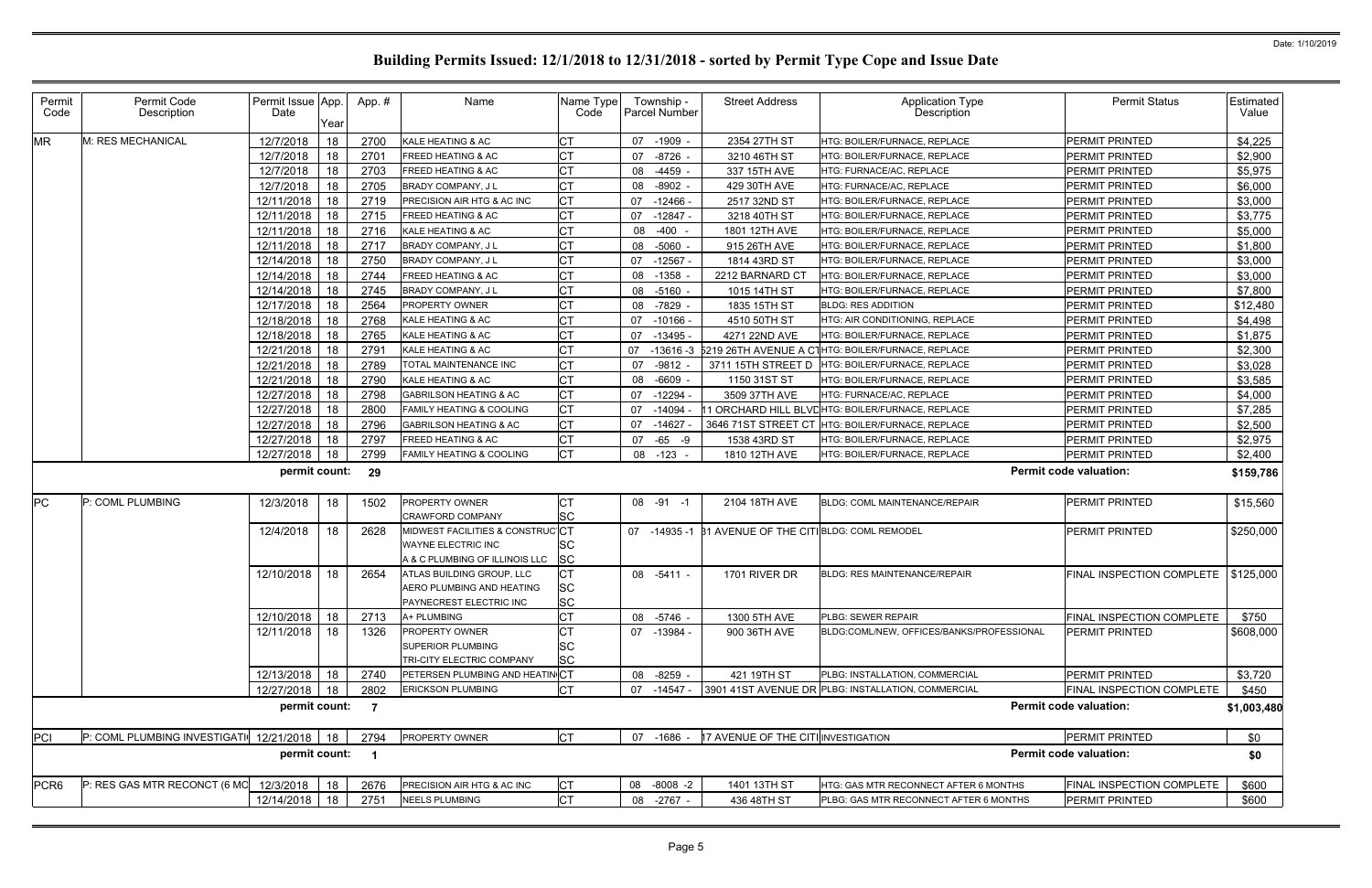| Permit<br>Code   | Permit Code<br>Description   | Permit Issue App.<br>Date | Year | App.#          | Name                                                 | Name Type<br>Code | Township -<br>Parcel Number | <b>Street Address</b>                  | <b>Application Type</b><br>Description                           | <b>Permit Status</b>             | Estimated<br>Value |
|------------------|------------------------------|---------------------------|------|----------------|------------------------------------------------------|-------------------|-----------------------------|----------------------------------------|------------------------------------------------------------------|----------------------------------|--------------------|
| PCR <sub>6</sub> | P: RES GAS MTR RECONCT (6 MO | 12/21/2018                | 18   | 2787           | HEATCO SERVICE COMPANY                               | <b>CT</b>         | 07 -548 -                   | 4110 24TH AVE                          | HTG: GAS MTR RECONNECT AFTER 6 MONTHS                            | <b>PERMIT PRINTED</b>            | \$600              |
|                  |                              | permit count:             |      | $\mathbf{3}$   |                                                      |                   |                             |                                        |                                                                  | <b>Permit code valuation:</b>    | \$1,800            |
| <b>PCWH</b>      | P: COML WATER HEATER         | 12/3/2018                 | 18   | 2667           | <b>ERICKSON PLUMBING</b>                             | <b>CT</b>         | 07 -13316 -                 | 1800 36TH AVE                          | <b>PLBG: WATER HEATER</b>                                        | PERMIT PRINTED                   | \$4,000            |
|                  |                              | permit count:             |      |                |                                                      |                   |                             |                                        |                                                                  | <b>Permit code valuation:</b>    | \$4,000            |
| PDC              | P: COML DISCONNECT SWR/WTR   | 12/6/2018                 | 18   | 2689           | <b>CRAWFORD COMPANY</b>                              | <b>CT</b>         | $-D$<br>$12 - 4$            | 6920 27TH ST                           | PLBG: DISCONNECT WATER & SEWER SERVICE                           | <b>FINAL INSPECTION COMPLETE</b> | \$1,000            |
|                  |                              | permit count:             |      |                |                                                      |                   |                             |                                        |                                                                  | <b>Permit code valuation:</b>    | \$1,000            |
| <b>PDR</b>       | P: RES DISCONNECT SWR/WTR S  | 12/3/2018                 | 18   | 2664           | <b>BLONDELL PLUMBING SERVICES</b>                    | СT                | -867 -A<br>07               | 2726 41ST ST                           | PLBG: DISCONNECT WATER & SEWER SERVICE                           | <b>PERMIT PRINTED</b>            | \$2,000            |
|                  |                              | 12/17/2018                | 18   | 2763           | <b>CJ NOW</b>                                        | <b>CT</b>         | $-1896$ -<br>08             | 1805 18TH ST                           | PLBG: DISCONNECT WATER & SEWER SERVICE                           | FINAL INSPECTION COMPLETE        | \$1,000            |
|                  |                              | permit count:             |      | $\overline{2}$ |                                                      |                   |                             |                                        |                                                                  | <b>Permit code valuation:</b>    | \$3,000            |
| <b>PGR</b>       | P: RES GAS PIPING            | 12/27/2018                | 18   | 2801           | <b>ERICKSON PLUMBING</b>                             | Iст               | 07 -14648 -                 | 7101 36TH AVENUE CT PLBG: GAS PIPING   |                                                                  | FINAL INSPECTION COMPLETE        | \$1,360            |
|                  |                              | permit count:             |      |                |                                                      |                   |                             |                                        |                                                                  | <b>Permit code valuation:</b>    | \$1,360            |
|                  |                              |                           |      |                |                                                      |                   |                             |                                        |                                                                  |                                  |                    |
| <b>PR</b>        | P: RES PLUMBING              | 12/4/2018                 | 18   | 2681           | PROPERTY OWNER                                       | <b>CT</b>         | 07 -146 -5                  | 3426 7TH ST                            | PLBG: INSTALLATION, RESIDENTIAL                                  | <b>PERMIT PRINTED</b>            | \$250              |
|                  |                              | 12/7/2018                 | 18   | 2149           | <b>BM BAGBY INC</b>                                  | СT                | 07 -14773 -                 |                                        | 3431 72ND STREET CT BLDG:RES/NEW, SINGLE FAMILY ATTD (TOWNHOUSE) | <b>PERMIT PRINTED</b>            | \$285,000          |
|                  |                              |                           |      |                | <b>HANSSEN ELECTRIC</b><br>MIDWEST COMPLETE PLUMBING | SC                |                             |                                        |                                                                  |                                  |                    |
|                  |                              | 12/7/2018                 | 18   | 2693           | <b>NEELS PLUMBING</b>                                | <b>SC</b><br>СT   | 07<br>-70<br>$-B$           |                                        | 1217 35TH STREET DR PLBG: INSTALLATION, RESIDENTIAL              | PERMIT PRINTED                   | \$3,500            |
|                  |                              | 12/7/2018                 | 18   | 2699           | TOTAL MAINTENANCE INC                                | СT                | $-1073 -$<br>08             | 420 19TH AVE                           | PLBG: WATER SERVICE REPLACEMENT                                  | FINAL INSPECTION COMPLETE        | \$5,200            |
|                  |                              | 12/13/2018                | 18   | 2627           | HAZELWOOD HOMES INC                                  | <b>CT</b>         | 07 -14965 -                 | 4208 33RD AVE                          | BLDG:RES/NEW, SINGLE FAMILY ATTD (TOWNHOUSE)                     | <b>PERMIT PRINTED</b>            | \$224,000          |
|                  |                              |                           |      |                | <b>DEMARLIE MAINTENANCE</b>                          | <b>SC</b>         |                             |                                        |                                                                  |                                  |                    |
|                  |                              |                           |      |                | VANOPDORP ELECTRIC INC.                              | <b>SC</b>         |                             |                                        |                                                                  |                                  |                    |
|                  |                              | 12/14/2018                | 18   | 2748           | RIVER BEND PLUMBING SERVICES CT                      |                   | 08 -1219 -                  | 1540 11TH AVE                          | PLBG: SEWER REPAIR                                               | FINAL INSPECTION COMPLETE        | \$875              |
|                  |                              | 12/14/2018                | 18   | 2747           | TOTAL MAINTENANCE INC                                | <b>CT</b>         | 08 -5317 -C                 | 736 14TH ST                            | PLBG: WATER SERVICE REPLACEMENT                                  | <b>PERMIT PRINTED</b>            | \$3,200            |
|                  |                              | 12/18/2018                | 18   | 2771           | <b>BLONDELL PLUMBING SERVICES</b>                    | СT                | $-7597 -$<br>08             | 4621 5TH AVE                           | PLBG: SEWER REPAIR                                               | PERMIT PRINTED                   | \$0                |
|                  |                              | 12/21/2018                | 18   | 2046           | PROPERTY OWNER                                       | СT                | 08<br>$-6945 -$             | 1620 25TH AVE                          | <b>BLDG: RES MAINTENANCE/REPAIR</b>                              | PERMIT PRINTED                   | \$15,100           |
|                  |                              |                           |      |                | <b>BITLER HEATING</b>                                | <b>SC</b>         |                             |                                        |                                                                  |                                  |                    |
|                  |                              |                           |      |                | <b>NEELS PLUMBING</b>                                | <b>SC</b>         |                             |                                        |                                                                  |                                  |                    |
|                  |                              | permit count: 9           |      |                |                                                      |                   |                             |                                        |                                                                  | <b>Permit code valuation:</b>    | \$537,125          |
| <b>PRWH</b>      | P: RES WATER HEATER          | 12/3/2018                 | 18   | 2666           | ALL ACTION PLUMBING                                  | <b>CT</b>         | 07 -12694 -                 | 3611 34TH ST                           | PLBG: WATER HEATER                                               | PERMIT PRINTED                   | \$1,100            |
|                  |                              | 12/3/2018                 | 18   | 2665           | ALL ACTION PLUMBING                                  | <b>CT</b>         | 07 -13843                   | 3726 77TH STREET CT PLBG: WATER HEATER |                                                                  | PERMIT PRINTED                   | \$1,100            |
|                  |                              | 12/3/2018                 | 18   | 2680           | TOTAL MAINTENANCE INC                                | <b>CT</b>         | $-7527 -$<br>08             | 2114 15TH ST                           | PLBG: WATER HEATER                                               | PERMIT PRINTED                   | \$1,559            |
|                  |                              | 12/4/2018                 | 18   | 2684           | AERO PLUMBING AND HEATING                            | <b>CT</b>         | 07<br>$-13557 -$            | 3514 32ND ST                           | PLBG: WATER HEATER                                               | PERMIT PRINTED                   | \$1,100            |
|                  |                              | 12/11/2018                | 18   | 2721           | TOTAL MAINTENANCE INC                                | <b>CT</b>         | 07<br>$-9812 -$             | 3711 15TH STREET D                     | PLBG: WATER HEATER                                               | PERMIT PRINTED                   | \$1,220            |
|                  |                              | 12/11/2018                | 18   | 2720           | TOTAL MAINTENANCE INC                                | <b>CT</b>         | $-238$<br>08                | 1546 28TH AVE                          | PLBG: WATER HEATER                                               | PERMIT PRINTED                   | \$1,794            |
|                  |                              | 12/13/2018                | 18   | 2739           | <b>BLONDELL PLUMBING SERVICES</b>                    | СT                | 07 -11748                   | 4524 11TH AVENUE C PLBG: WATER HEATER  |                                                                  | PERMIT PRINTED                   | \$1,100            |
|                  |                              | 12/14/2018                | 18   | 2746           | TOTAL MAINTENANCE INC                                | <b>CT</b>         | $-3509$<br>08               | 2420 12TH ST                           | PLBG: WATER HEATER                                               | PERMIT PRINTED                   | \$1,425            |
|                  |                              | 12/18/2018                | 18   | 2769           | BLONDELL PLUMBING SERVICES                           | CT                | 07 -1075 -                  | 1911 30TH ST                           | PLBG: WATER HEATER                                               | <b>PERMIT PRINTED</b>            | \$1,100            |
|                  |                              | 12/18/2018                | 18   | 2770           | <b>BLONDELL PLUMBING SERVICES</b>                    | CТ                | 08<br>$-5333 -$             | 2911 11TH AVENUE B                     | PLBG: WATER HEATER                                               | PERMIT PRINTED                   | \$1,100            |